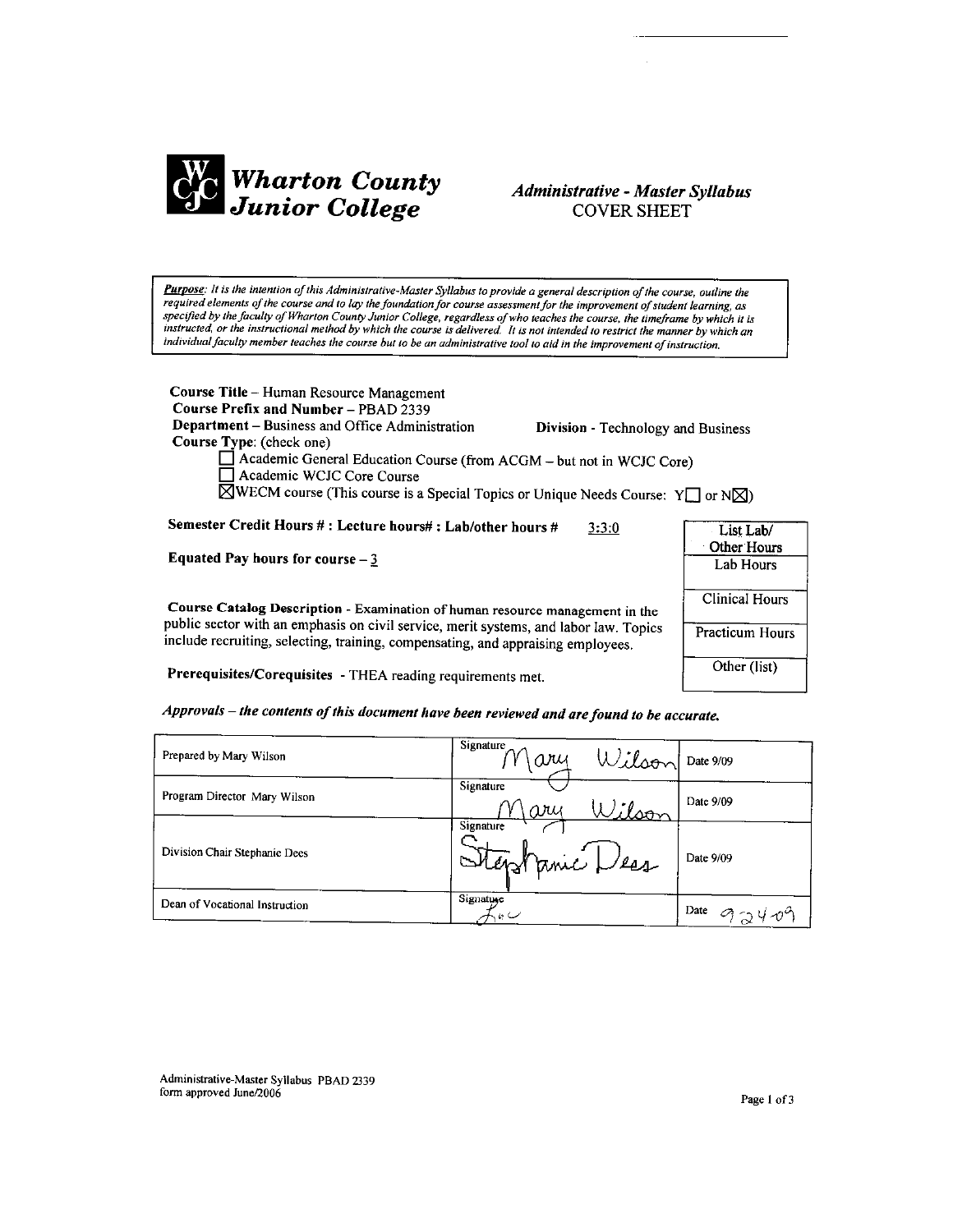

**I. Topical Outline** – Each offering of this course must include the following topics (be sure to include information regarding lab, practicum, clinical or other non lecture instruction):

*Upon successful completion of this course, the student will be able to:* 

- ♦ List important issues influencing HR management.
- ♦ Explain the basic defenses against discrimination allegations.
- ♦ Explain how employers create competitive advantage through human resource management.
- ♦ Describe the basic methods of collecting job analysis information.
- ♦ Discuss four basic types of personnel tests.
- ♦ Describe the basic training process.
- ♦ Explain the process of performance appraisal.
- ♦ Describe the basic benefits most employers might be expected to offer.
- ♦ Discuss important factors that shape ethical behavior at work.
- ♦ Briefly describe the history and structure of the U.S. union movement.
- Discuss major health problems at work and how to remedy them.

#### **II. Course Learning Outcomes**

| <b>Course Learning Outcome</b>                 | <b>Method of Assessment</b>                             |
|------------------------------------------------|---------------------------------------------------------|
| The student will describe basic human resource | At least 90% of students will correctly answer at least |
| responsibilities.                              | 70% of the questions on a comprehensive written exam.   |

### **III. Required Text(s), Optional Text(s) and/or Materials to be Supplied by Student.**

Dessler, Gary. *Fundamentals o*f *Human Resource Management*, 1st edition, Pearson, Prentice Hall, 2009. ISBN: 978-0-13-605050-6.

<http://www.pearsonhighered.com/educator/academic/product/0,3110,0136050506,00.html>

#### **IV. Suggested Course Maximum** – 30

### **V. List any specific spatial or physical requirements beyond a typical classroom required to teach the course**.

None. This class is only taught on-line in the spring semester.